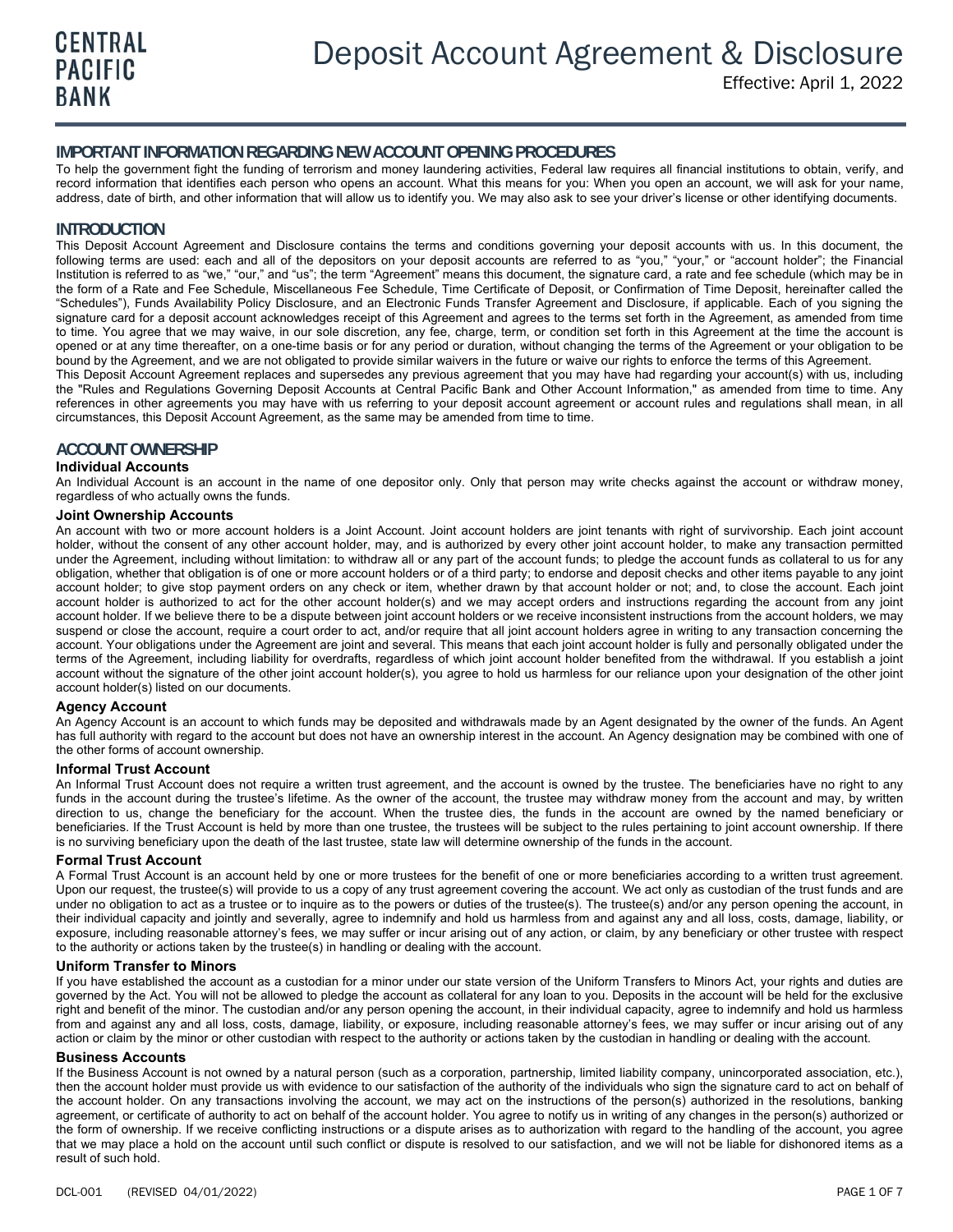#### **Fiduciary Accounts**

With respect to all Fiduciary Accounts, including but not limited to Estate Accounts, Guardianship Accounts, Conservatorship Accounts, and any Formal Trust Account, Uniform Transfers to Minors Act Account, or Agency Account, we reserve the right to require such documents and authorizations as we may deem necessary or appropriate to satisfy that the person(s) requesting or directing the withdrawal of funds held in the account has the authority to withdraw such funds. This applies at the time of account opening and at all times thereafter.

#### **Attorney Client Trust**

Subject to applicable law, an Attorney Client Trust, or Interest on Lawyers Trust Account (IOLTA) Trust Account, is an account set up by an attorney or law firm to hold client or third party funds in trust, separate from the attorney's or law firm's funds. Upon our request, the authorized signers for an Attorney Client Trust, or IOLTA Trust Account, will provide documentation required by applicable state law and applicable bar association or similar entity rules. We act only as custodian of the trust funds and are under no obligation to act as a trustee or to inquire as to the powers or duties of the attorney or law firm as trustee(s). The attorney, law firm, or any authorized individual on the account agrees to indemnify, defend and hold us harmless from and against any and all loss, costs, damage, liability, or exposure, including reasonable attorney's fees, we may suffer or incur arising out of any action or claim by any client or third party with respect to the authority, actions, or inaction taken by the trustee(s) or authorized individuals in handling or dealing with the account. Additional account terms may be governed by a separate agreement. If this is an IOLTA Trust Account, we will not permit the lawyer or law firm to receive the interest. IOLTA Trust Accounts are used to hold an attorney's or law firm's client funds that are nominal in amount or held for short periods of time.

### **Other Client Trust Accounts**

Subject to applicable law, other client trust accounts may be opened to hold client or third party funds in trust, separate from the account owner's funds. We act only as custodian of the funds. We are under no obligation to act as a trustee or to inquire as to the powers or duties of the account owner or other authorized signer(s) as trustee(s). The account owner and any authorized individual on the account in their individual capacity and jointly and severally, agree to indemnify and hold us harmless from and against any and all loss, costs, damage, liability, or exposure, including reasonable attorney's fees, we may suffer or incur arising out of any action or claim by any client or third party with respect to the authority, actions or inaction taken by the account owner or authorized signer(s) in handling or dealing with the account. Upon our request, the authorized signer(s) for this type of account will provide to us any documents required by applicable law.

#### **Government/Municipal/Public Funds Accounts**

For accounts owned by a government or public entity, you agree to provide us with authorization document(s) in a form acceptable to us stating that we are designated as a depository for the funds of the government or public entity and such documentation shall state the individual(s) authorized to act on behalf of the government or public entity and the extent of their authority. We may rely upon such documentation until we receive written notice of a change and new authorization documents. We are not responsible for any transaction conducted by a previously authorized individual until we actually receive written notice that the authorized individual's authority has been revoked. Unless specifically stated otherwise in the authorization document(s), we can rely on one authorization for all accounts owned by the government or public entity. If required by law, you agree to enter into a collateral security agreement regarding this type of account.

### **ACCOUNT DOCUMENTATION**

Central Pacific Bank shall not be responsible or liable for retaining or complying with any document it may require to be presented in connection with the establishment, changes to, or closing of an account. The individual(s) establishing the account, making changes to the account, making transactions respecting the account, and/or closing an account shall be solely responsible for retaining copies of and complying with any document that affects the account, including without limitation any business or entity document, trust document, plan document, contract or legal document, power of attorney or other document appointing an agent or party for the account, court document (such as custodianship, guardianship, court ordered accounts, etc.), or document evidencing personal changes (marriage, divorce, death, name change, etc.). Central Pacific Bank shall not be responsible for ensuring that an account is established, maintained, administered, and/or closed in accordance and compliance with any such documents and any laws applicable thereto. It shall be the sole responsibility of the account owner to ensure the account is established, maintained, administered, and/or closed in accordance and compliance with any such documents and any laws applicable thereto. In addition, Central Pacific Bank may rely on any information or document provided to it, without questioning the validity of such information or document. Savings passbooks, certificates of deposit, and account statements, all of the foregoing referred to as Documents, whether in paper or electronic form, are only reflective of accounts and funds therein as of the date issued and at that specific point in time. Such Documents do not evidence ongoing proof of the existence of an account or funds therein. In addition, Central Pacific Bank fully and completely retains and reserves all rights and defenses specified under this Deposit Account Agreement & Disclosure and available by all laws and regulations, to include without limitation, to retrieve, recover and contest any Documents and accounts and funds therein due to any action or inaction of the account holder or any third party or due to bank mistake or error.

# **ACCOUNT STATEMENTS**

You are responsible for promptly examining your statements and reporting any irregularities to us. The periodic statement will be considered correct for all purposes and we will not be liable for any payment made and charged to your account unless you notify us within certain time limits after the statement is made available to you. We will not be liable for any check that is altered or any signature that is forged unless you notify us within 30 calendar days after the statement and the altered or forged item(s) are made available to you. Except for transactions covered by the Electronic Fund Transfer Act, you must also report any other account problem within 60 calendar days or lose your right to assert the problem against us. You understand that your original checks will not be returned to you with your statement. You agree that this does not alter or waive your responsibility to examine your statements nor change the time limits for notifying us of any errors.

For Shaka Checking accounts, Online Statements are required. If you enroll in our online banking OR mobile banking service, you will automatically be enrolled in our online statement service. If you do not enroll your Account in our online banking OR mobile banking service, you may have paper statements but will be assessed a Paper Statement Fee per statement period as described in the Miscellaneous Fee Schedule. Note: For time deposit accounts, you will get a year-end statement unless you have a Smart Saver CD, in which case you will get a monthly statement.

# **ACCOUNT TERMINATION**

Any authorized signer may close an account at any time, with cause or without cause. We are not obligated to provide notice of such closure to any other authorized signers on the account. If the account balance is zero, we may automatically close your account and you will receive a final statement showing that your account is closed. You agree that we may terminate your account relationship with us at any time without prior notice, with or without cause, by giving verbal, electronic, or written notice to you or by giving notice to other authorized signers. We may also terminate your account without prior notice if you or any authorized signers breach any agreement with us or we have reason to suspect fraudulent activity on your account. If account funds are not withdrawn at the time of termination, we may send a check for the account balance to any of you at the last address we have on file for the account. The funds will at that time stop earning interest, if applicable. We may dishonor any check, item or transaction presented for payment after an account is closed. At our sole discretion, we may honor checks, items and orders presented or occurring after an account is closed if the transaction is guaranteed by us to third parties (e.g., as part of an electronic fund transfer arrangement or under a check guarantee) or you fail to give us a timely stop payment order for any outstanding checks. You will remain responsible for such items and transactions, which may be treated as overdrafts.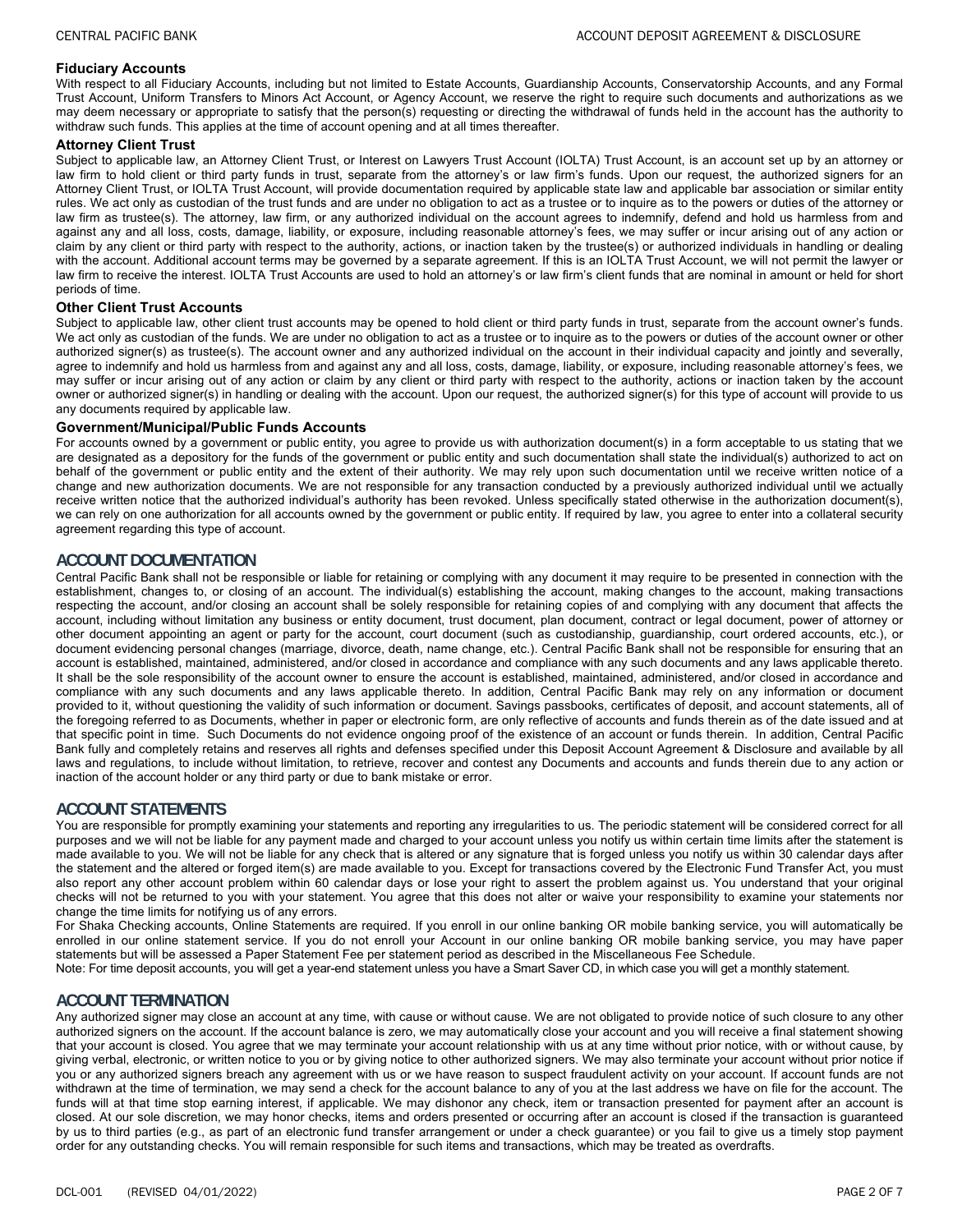## **ADJUSTMENTS**

We may make adjustments to your account whenever a correction or change is required. Adjustments might occur, for example, if deposits are recorded in the wrong amount or items you deposit are returned unpaid. We may elect, at our discretion, not to make an adjustment to your account to correct an error which you or a third party (e.g., another financial institution) cause if the adjustment is less than \$10 or our cost to make the adjustment is greater than the amount in question.

### **CHECK NEGOTIABILITY**

#### **Important – Not all CPB checking accounts are allowed to have checks, please review your account disclosures to determine if your account is allowed check access. You may be assessed a fee if you write a check and your account is not eligible to be accessed by checks. Please refer to the Miscellaneous Fee Schedule.**

**Conditional Checks.** We may disregard information on any check or item other than the signature of the drawer, the identification of the drawee financial institution and payee, the amount, the endorsements, and any other information that appears on the MICR line. In addition, we are not responsible to take action on, or for failure to notify you of restrictive language placed on checks or other items, including but not limited to terms such as, "Void after 90 Days," "Paid in Full," "Two Signatures Required," "Void Over \$100" or similar statements. In accordance with reasonable banking standards, most checks and other items are processed through automated processing and, except in limited circumstances and in our discretion, most items are not individually examined. You agree that we act within reasonable banking standards by processing most checks and other items through automated processing systems. We may agree to adhere to extraneous legends if you notify us of such legends and we have agreed in writing to honor such legends.

**Stale-Dated Checks.** We reserve the right to pay or dishonor a check that is dated more than six months ago without prior notice to you. If you do not want a stale dated check paid from your account, you should place a stop payment on the item.

**Returned Items.** If we are notified that an item you cashed or deposited is being returned unpaid, we may attempt to reprocess the item, place a hold on the funds in question (see Funds Availability Disclosure) or charge your account for the amount (and any interest earned on it), whether or not the return is proper or timely. This also applies to checks drawn on us which are not paid for any reason. We may assess a fee for each returned item and notify you of the return verbally, electronically, or in writing. We are authorized to pursue collection of previously dishonored items, and in so doing we may permit the drawee bank to hold an item beyond our deadline. If we receive an affidavit or a declaration under penalty of perjury stating that an endorsement on an item deposited to your account is forged (or that the item contains an alteration), we may charge the item back against your account or place a hold on the funds pending an investigation, without prior notice to you. If a merchant electronically re-presents a check that was returned to the merchant due to insufficient or uncollected funds, that transaction is not covered by the Electronic Fund Transfer Act. You may authorize a merchant to electronically collect a fee associated with the re-presentment of a check. If a merchant electronically collects a fee associated with the re-presentment of a check, the fee transaction is covered by the Electronic Fund Transfer Act and subject to the Electronic Fund Transfer Agreement and Disclosure if the fee is debited as an electronic fund transfer from a consumer account. A description of the transaction will appear on your statement. Items and transactions (such as, for example, checks and electronic transactions/payments) returned unpaid due to insufficient/non-sufficient funds ("NSF") in your account, may be resubmitted one or more times for payment, and a returned item/transaction fee will be imposed on you each time an item and transaction resubmitted for payment is returned due to insufficient/non-sufficient funds.

Postdated or Undated Items. You agree that when you write a check, you will not date the check in the future. If you do and the check is presented for payment before the date of the check, we may pay it or return it unpaid. You agree that if we pay the check, the check will be posted to your account on the date we pay the check, even though the posting date is prior to the date of the check. You further agree that we are not responsible for any loss to you in doing so. We will not honor a postdated check if you place a stop payment on the check. You agree that we may return a postdated check to the presenter. We reserve the right to pay or dishonor a check that is undated.

### **CLAIMS**

Any and all claims of yours or Central Pacific Bank's ("CPB") connected with and/or arising from and/or related to your accounts with CPB and transactions regarding your accounts, shall (except where prohibited by law or to the extent limited by law) be subject to mediation and if mediation is unsuccessful then arbitration conducted in Honolulu, Hawaii, by Dispute Prevention & Resolution Inc. or similar dispute resolution agency, and subject to such agency's rules. EACH PARTY WAIVES THE RIGHT TO LITIGATE IN COURT OR ARBITRATE ANY CLAIM OR DISPUTE AS A CLASS ACTION, EITHER AS A MEMBER OF A CLASS OR AS A REPRESENTATIVE, OR TO ACT AS A PRIVATE ATTORNEY GENERAL.

Any and all claims of yours or CPB's connected with and/or arising from and/or related to your accounts with CPB and transactions regarding your accounts, must be filed with Dispute Prevention & Resolution Inc. or similar dispute resolution agency in Hawaii within one year from the earlier of either the date of the subject transaction(s) or when the cause of action has accrued, except where CPB has set a shorter period for claims to be made for certain transaction(s). Any such claims which are not brought within the aforementioned one-year period or such shorter period shall be deemed to be expired and unenforceable, and you agree to waive any statute of limitations to the contrary.

### **DEATH OR INCOMPETENCE**

You agree to notify us immediately of the death or court-declared incompetence of any owner, authorized signer or designated beneficiary on your account. We may freeze, offset, refuse and/or reverse deposits and transactions (e.g., governmental or retirement benefit payments payable to the deceased) if an owner dies or is adjudicated. For joint accounts, upon the death of any owner, the deceased owner's share passes automatically to the surviving owner(s). Accounts that are held in an informal trust for the benefit of others pass automatically (and in equal shares unless otherwise indicated in our records) to the named beneficiaries who survive the last surviving owner. If we have any question as to the ownership of funds or the amount of funds that belong to any person upon the death of an owner, we may freeze all or part of the account pending receipt of proof (satisfactory to us) of each person's right to the funds. You agree that we may pay checks drawn on or before the date of death or legal incompetence for up to ten days after the account holder's death or legal incompetence unless ordered to stop payment by someone claiming an interest in the account.

# **DEPOSIT ACCOUNTS**

Each deposit account is subject to the general terms in this Agreement and conditions and any specific terms and conditions relating to that type of account that may be set forth in Schedules. If you open multiple accounts, you may receive Schedules for each account, but this Agreement will cover all of your accounts with us. For accounts held by more than one owner, each of you will be jointly and severally liable to us for overdrafts and account charges and jointly and severally promise to pay, upon demand, any and all fees and charges, and our reasonable attorneys' fees and costs and expenses of collection, including but not limited to those incurred at trial and on any appeal.

**Checking Accounts.** If your account is a checking account, the following terms may apply. If we offer NOW accounts, the account must consist solely of funds in which the entire beneficial interest is held by one or more individuals in an individual capacity, a sole proprietor, or a governmental unit, but not professional corporations or business partnerships. A NOW account may also be held by a for-profit organization serving in a fiduciary or trustee capacity for an entity that is itself permitted to hold a NOW account. Otherwise, an organization may hold a NOW account only if it is operated primarily for religious, philanthropic, charitable, educational, or other similar purpose.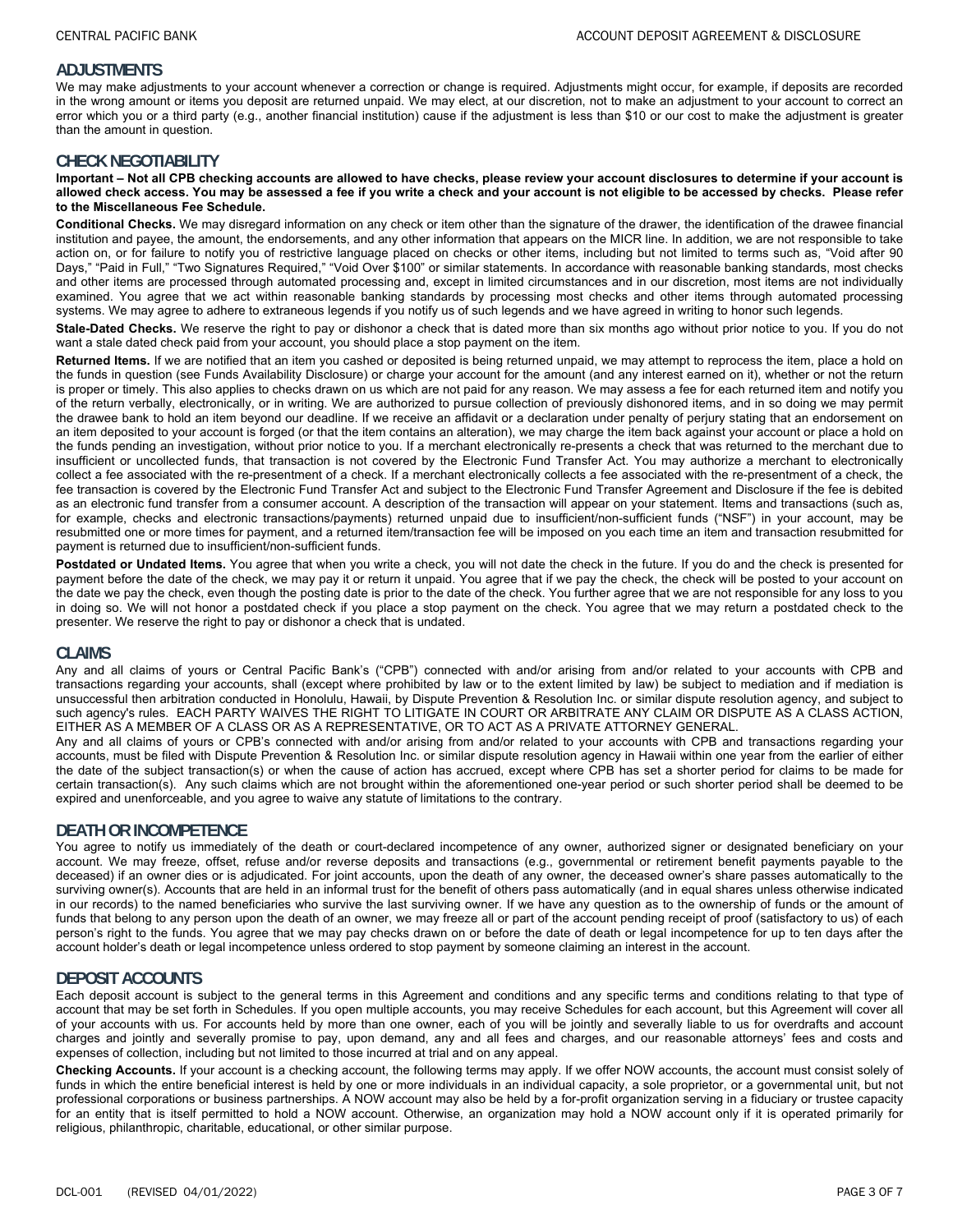**Checking Sub-Accounts.** For accounting purposes, checking accounts are structured with a checking sub-account and a savings sub-account. These sub-accounts will be transparent to you. The sub-accounts do not affect your account balance, interest earned, FDIC insurance coverage, account statement information or other features of your checking account. We may make periodic transfers between these sub-accounts. On the sixth transfer during the month from your savings sub-account to your checking sub-account, all funds in the savings sub-account will be transferred to the checking sub-account. If your checking account earns interest, the interest calculation for your checking account will remain the same; otherwise, the savings subaccount does not earn interest. The savings sub-account will be governed by the rules for our savings accounts.

**Savings Accounts.** If your account is an interest bearing account and is not a NOW account or time deposit, the following terms may apply.

**Transfers and Withdrawals.** If your account is a savings or money market deposit account, federal regulations require us to retain the right to require you to give at least seven days' notice in writing prior to any intended withdrawal from an account other than a demand deposit account (e.g., non-interest bearing checking account) or a time deposit. Although we usually pay withdrawals or checks without notice on these accounts, doing so does not mean that we give up this right.

**Time Deposits.** If your account is a time deposit, you have agreed to keep the funds on deposit until the maturity date of your account. If your account has not matured, any withdrawal of all or part of the funds from your account may result in an early withdrawal penalty. We will consider requests for early withdrawal and, if granted, the penalty provided in the Schedule will apply. **Penalty.** The early withdrawal penalty is calculated as a forfeiture of part of the interest that has or would be earned on the account. If your account has not yet earned enough interest so that the penalty can be deducted from earned interest, or if the interest already has been paid, the difference will be deducted from the principal amount of your account. **Exceptions.** We may let you withdraw money from your account before the maturity date without an early withdrawal penalty: (1) when one or more of you dies or is determined legally incompetent by a court or other administrative body of competent jurisdiction; or (2) when the account is an Individual Retirement Account (IRA) established in accordance with 26 USC 408 and the money is paid within seven days after the account is opened; or (3) when the account is a Keogh Plan (Keogh), if you forfeit at least the interest earned on the withdrawn funds; or (4) if the time deposit is an IRA or Keogh Plan established pursuant to 26 USC 408 or 26 USC 401, when you reach age 59-1/2 or become disabled; or (5) within an applicable grace period (if any).

# **DEPOSIT RULES**

The following terms apply to deposits made to your account:

**Final Payment.** All non-cash items (for example, checks) deposited to your account are posted subject to our receipt of final payment from the drawee bank. Upon receipt of final payment, the item becomes a collected item. If final payment is not received or if any item you have deposited or cashed is charged back to us for any reason, you authorize us to charge any of your accounts, without prior notice and at any time, for the amount of the returned item, our returned item fee, any interest paid on that item, and any other fee we pay or incur. If an item to be charged back is lost in the process of collection or is unavailable for return, we may rely upon a photocopy of the item or upon any other generally accepted notification of return of the item to charge you or any of your accounts for the amount of the returned item.

**Crediting of Deposits.** We reserve the right to refuse any item for deposit into your account. The Funds Availability Policy Disclosure provided to you reflects our policies relating to the availability of deposited funds.

**Substitute Checks and Other Check Images.** The Check 21 Act permits the use of digital images when processing checks instead of processing the paper checks. The Check 21 Act also authorizes the use of substitute checks. A substitute check is a special paper copy of the front and back of an original check with a slightly different size than the original check. The front of a substitute check states: "This is a legal copy of your check. You can use it the same way you would use the original check." You may receive a substitute check in some instances, such as when we return an unpaid deposited item to you. If you are a consumer, you may have certain rights and protections related to the receipt of a substitute check. You will receive a disclosure about those rights and protections when you receive a substitute check from us. Unless specifically stated in a separate agreement between you and us, we can refuse to accept substitute checks created by non-bank entities, such as individuals, companies, governmental units, trusts or organizations.

# **DORMANT ACCOUNTS**

If you have not made any transactions to or from your checking account for 18 consecutive months, or to or from your savings account for 30 consecutive months, we will classify your account as dormant. We will mail a notice to you at the last address shown on our records in advance of your account being classified as dormant. Monthly minimum balance service charges applicable to your account will not be charged, however, we will impose a monthly dormant account fee on the account for as long as it remains dormant. Not all accounts may incur dormant fees. In accordance with state law, funds in abandoned accounts will be remitted to the custody of the applicable state agency, and we will have no further liability to you for such funds. We reserve the right not to send statements on accounts we consider dormant.

# **ENDORSEMENTS AND SIGNATURES**

**Endorsements.** You authorize us to accept transfers, checks, and other items for deposit to your account if they are made payable to the order of any one or more of you, whether or not they are endorsed by you. You authorize us to supply missing endorsements, and you warrant that all endorsements are genuine. All endorsements must appear on the back of the check or other item within the first 1-1/2 inches from the left side of the item when looking at it from the front. Endorsements should be in black ink. While we may accept non-conforming endorsements, you will be responsible for any loss incurred by us due to the delay in processing or returning the item for payment. **Signatures.** You recognize that we have adopted automated collection and payment procedures so that we can process the greatest volume of items at the lowest possible cost to our customers. In light of this, you agree that we do not fail to exercise ordinary care in paying an item solely because our procedures do not provide for the sight examination of items with a face amount below an amount specified by us from time to time. You authorize us to store and use Signature Card information in any reasonable form we deem necessary, including any digitized signature capture process. **Reproduction of Authorized Signature.** We may refuse to accept or pay items containing a reproduction of an authorized signature, also known as a "facsimile signature." If we agree to honor items containing a reproduction of an authorized signature, and the reproduced signature matches the signature contained in our records, you agree that we are authorized to complete the transaction as if the reproduced signature were an original signature. You agree to assume responsibility for payments made by us when we rely on reproduced signatures that resemble the actual signatures provided to us in connection with your account. You agree to notify us at once if you believe that your reproduced signature is being misused. **Multiple Signatures.** You acknowledge that we process items on an automated basis based on information encoded on checks and other transaction items. This automated processing reduces costs and thereby benefits all bank customers. Because of automated processing, we cannot determine that any multiple signature requirement is being met. Any such multiple signature requirement is a matter that is internal to you as the customer, whether we know of it or not. You agree that you will not assert a claim against us for permitting a transaction that violates any multiple signature requirement. You agree that we do not have any responsibility to confirm that two or more (or any combination of) authorized signers have approved any check, item, or transaction.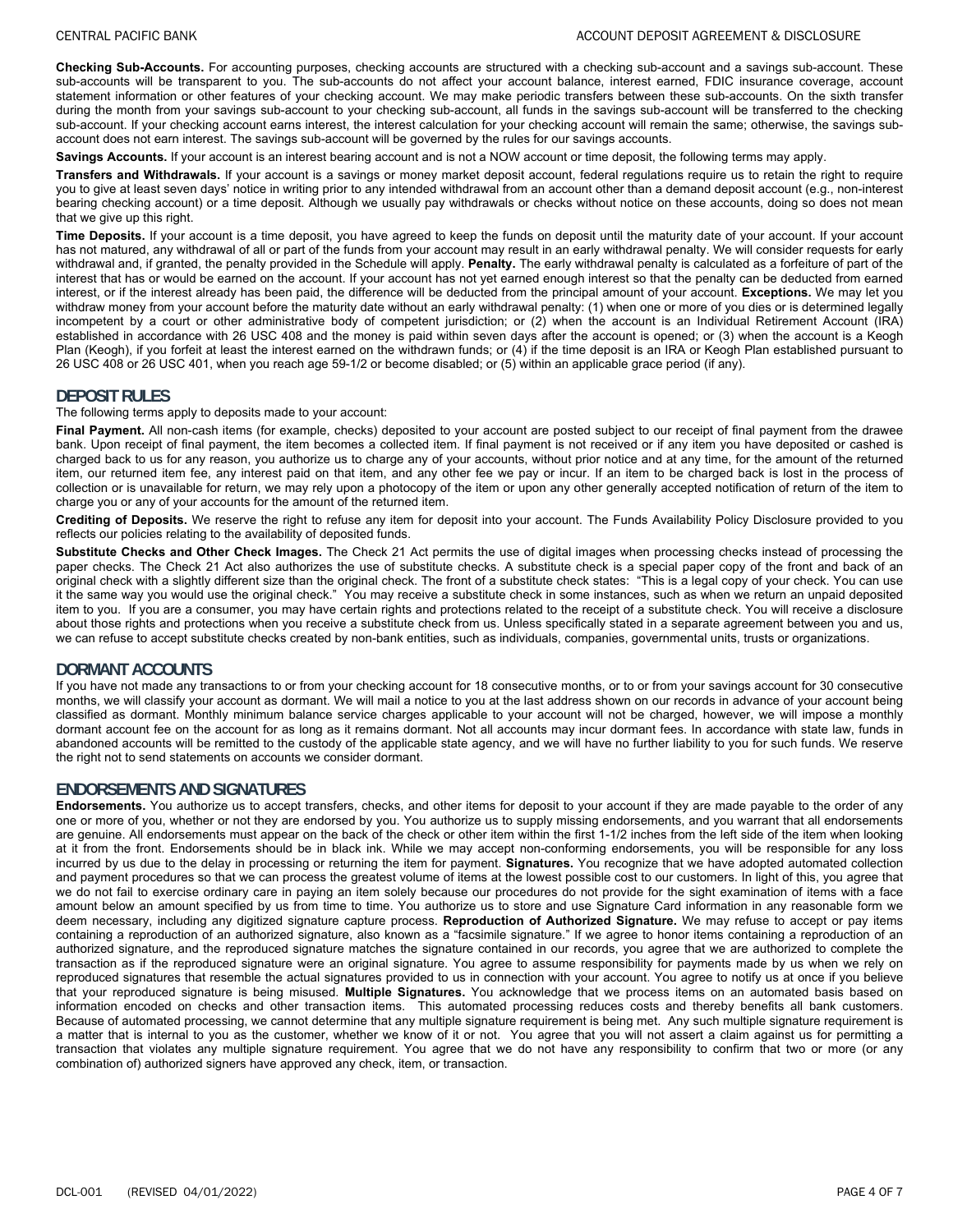# **FEES & CHARGES**

Subject to applicable law, you agree to pay us the fees and charges shown in the Schedules as are applicable to your account or for other services performed by us. You agree the fees and charges may be changed by us from time to time and authorize us to charge your account for their payment whether or not each charge results in an overdraft of your account. We will notify you of the changes, to the extent required by law.

**Multiple NSF Fees.** Items and transactions (such as, for example, checks and electronic transactions/payments) returned unpaid due to insufficient/nonsufficient funds ("NSF") in your account, may be resubmitted one or more times for payment, and a returned item/transaction fee will be imposed on you each time an item and transaction resubmitted for payment is returned due to insufficient/non-sufficient funds.

### **GOVERNING LAW**

This Agreement shall be governed by and construed in accordance with all applicable federal laws and all applicable substantive laws of the state in which we are located and where you opened your account. In addition, we are subject to certain federal and state regulations and local clearing house rules governing the subject matter of the Agreement. You understand that we must comply with these laws, regulations, and rules. You agree that if there is any inconsistency between the terms of the Agreement and any applicable law, regulation, or rule, the terms of the Agreement will prevail to the extent any such law, regulation, or rule may be modified by agreement.

### **INTEREST**

If your account earns interest, the following information applies: **Payment of Interest.** We will pay interest at the annual interest rate specified on the applicable Schedule. The Schedule also sets forth the frequency of interest payments, the frequency of any compounding and crediting, the interest accrual basis, the balance on which interest will be paid, and any minimum balance requirements. Interest is paid only when the interest amount accrued is \$0.01 or more. **Minimum Balance Requirements.** The Schedules may specify a minimum balance that you are required to maintain in your account. If the minimum balance is not maintained during a specified period, we, at our option, may not pay interest on your account and/or may charge a fee for that period. You should review any minimum balance requirements on the applicable Schedule. **Initial Interest Rate.** The initial interest rate is the interest rate in effect on the day the account is opened and is disclosed in the applicable Schedules for your account. **Interest Compounding and Crediting.** The applicable Schedule will indicate the interest compounding and crediting frequency for your account, if any. Compounding generally means that interest is being accrued on earned interest. Interest may be compounded more frequently than interest is credited to your account. **Interest Accrual.** We may accrue interest on your account more frequently than we pay or credit interest. The interest that has been calculated, but not paid to the account, is called accrued unpaid interest. **Changes.** We have the right to change the interest rates and fees in accordance with the terms of the Schedules.

### **MISCELLANEOUS PROVISIONS**

**Legal Process.** We may comply with any writ of attachment, execution, garnishment, tax levy, restraining order, subpoena, warrant or any other legal process which we believe to be valid and binding. You agree to relieve us of any liability from any and all actions, claims, and damages associated with our compliance with any legal process that we believe to be valid and binding. We may notify you of any legal process by telephone or by written notice mailed to the last address on file for your account.

Freezing of Accounts. We may suspend or freeze your account if we believe your account is involved in or affected by legal proceedings or if there is a dispute as to ownership of your account, until the matter is resolved to our satisfaction. We will not be liable for suspending your account so long as we acted in good faith and in accordance with the law.

**Conflicting Claims.** If we believe conflicting claims have been made to the funds in your account, we may deposit the balance of the account, less amounts due to us, with an appropriate court and ask the court to resolve the conflicting claims. We are entitled to recover the cost of taking this action, including attorneys' fees, from you.

**Method/Form of Communication.** Central Pacific Bank ("CPB") may communicate with you and send you information or documents using any method or form of communication, to include but not limited to, paper, voice, telephone, cell/mobile phone, email, text, mail, and fax. CPB shall not be responsible or liable for the security or retention of any such communications, information or documents sent to you via any method or form of communication.

**Right of Refusal.** Central Pacific Bank ("CPB") reserves the right in its sole and absolute discretion and without notice or explanation to customer, to not process any transaction or to impose special conditions on a transaction, or to restrict, limit or withhold services, for the security and protection of customer or Central Pacific Bank.

### **NON-ASSIGNABILITY**

The account established under this Agreement cannot be assigned or transferred except with our consent. We must approve any pledge of the account and any such pledge remains subject to any right we have under the Agreement and applicable state and federal law. If ownership is proposed to be transferred, we may require the account be closed and a new account opened in the name of the transferee or pledgee.

### **NON-LIABILITY (FINANCIAL INSTITUTION)**

You agree that if we do not properly complete a transaction according to the Agreement, we will not be liable in any event for losses or damages in excess of the amount of the transaction or for consequential damages, unless required by law, and we will not be liable if circumstances beyond our control prevent the transaction, or the funds in your account are or may be subject to legal process or other claim. In receiving items from you for withdrawal or deposit, we act only as your agent. You are responsible for the condition of a check or item when you issue it. If a check or item is returned or payment is delayed as a result of any writing or marking that you or a prior endorser placed on the front or back of the check or item, you will be responsible for any cost and liabilities associated with such return or delay. We reserve the right to refuse any item for deposit or to reverse the credit for any deposited items or to charge your account for items should they become lost in the collection process.

### **NON-RESIDENT ALIEN**

If you are a non-resident alien ("NRA"), we may require you to maintain a minimum average daily balance in combined qualifying accounts or a monthly fee will be imposed. Please refer to the Miscellaneous Fee Schedule for more information.

### **NOTICES**

The following terms apply to notices relating to your account. **Notice of Amendments.** You agree that the terms and conditions of the Agreement, including without limitation all rates, fees, and charges, may be amended by us from time to time. We will give you reasonable notice in writing at the most recent address shown on your records or by any other methods you agree to. Only one notice will be given in the case of joint account holders. **Account Changes.** You agree to notify us immediately in writing of any change in your name, address or the authorized signers on your account. We may require a new signature card before any change in ownership or authorized signers becomes effective. If the authorized persons on your account change, we may continue to honor items and instructions given earlier by any previously authorized person(s) until we receive specific notice from you in writing not to do so. (Note: A new or updated signature card, by itself, does not constitute notice to terminate any pre-existing payment or transfer plan.) In some instances we may require you to close your account or provide us with stop payment orders in order to prevent transactions from occurring. There may be a delay in implementing a change in the authorized persons on our records, and you agree that we will be given a reasonable opportunity to make the changes necessary.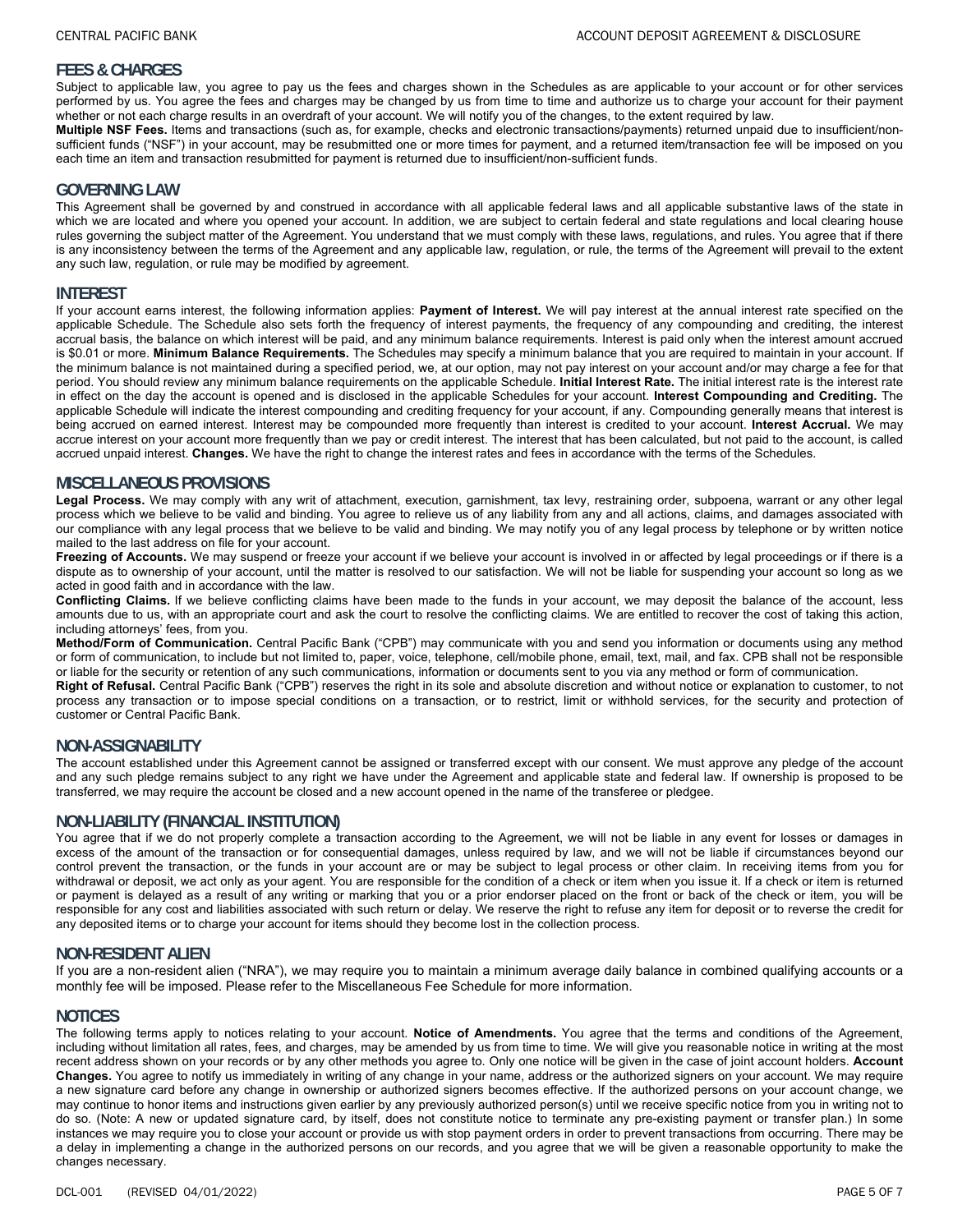# **OVERDRAFT POLICY**

Unless we have agreed to a separate overdraft protection agreement with you, the following rules apply. We are not obligated to pay any overdraft. We may assess a fee for each transaction that results in an overdraft, whether we pay the transaction or not. If we pay the transaction, you agree, immediately upon notice from us, to deposit funds sufficient to cover the overdraft plus any fees we impose. If you do not deposit enough money to make your account balance positive within 45 days after your account becomes overdrawn, your account will be closed. If we close your account because you did not repay your overdraft, we may report negative information about your account to a consumer reporting agency. We may also refer your account to a collection agency to recover the amount you owe us.

**Overdrafts, Available Balance, and Current Balance.** An overdraft occurs when the dollar amount of the items we receive for payment is more than your Available Balance. Your Available Balance may be less than your Current Balance. Your Current Balance is the amount of money in your account at the beginning of a business day and does not include any pending deposits, withdrawals or holds. Your Available Balance is your Current Balance minus any holds and any pending debit card purchases, automatic drafts, processing checks or other debits from your account. The Available Balance also takes any pending deposits into consideration. You can spend up to the amount of your Available Balance (after accounting for holds and pending or outstanding transactions) without incurring an overdraft or insufficient funds transaction.

### **POWER OF ATTORNEY**

The person executing a power of attorney will be referred to as the principal and the person acting for the principal as the agent. We may refuse to comply with a power of attorney for reasonable cause, or until we receive an affidavit from the agent stating that the Power of Attorney presented is a true copy and that, to the best of the agent's knowledge, the principal is alive and that the relevant powers of the agent have not been altered or terminated.

### **RIGHT OF SETOFF**

Subject to applicable law, we may exercise our right of setoff or security interest against any and all of your accounts without notice, for any liability or debt of any of you, whether joint or individual, whether direct or contingent, whether now or hereafter existing, and whether arising from overdrafts, endorsements, guarantees, loans, attachments, garnishments, levies, attorneys' fees, or other obligations. If the account is a joint or multiple-party account, each joint or multiple-party account holder authorizes us to exercise our right of setoff against any and all accounts of each account holder.

# **STOP PAYMENT ORDERS**

Subject to certain limitations, you may order us to stop payment on any check, automated clearing house/pre-authorized electronic funds transfer ("ACH/EFT"), or other item payable from your account, whether drawn or authorized by you or any other account holder, as follows:

**Stop Payment Against Point of Sale Transactions.** You may not stop payment on point-of-sale debit card transactions.

**Stop Payment Against a Check.** A stop payment order against a check payable from your account will be effective if we receive the order at such time and in such manner as to afford us a reasonable opportunity to act upon the order. A stop payment order against a check or other item payable from your account is effective until (a) the time that you provide written instructions to cancel the stop payment order or (b) six months have passed, whichever is earlier. If you do not provide us with written instructions to cancel or extend the stop payment order, the stop payment order will continue for six months. You may cancel a stop payment order only in written instructions. You may not stop payment on a check that was used by the merchant at the point of purchase to create a one-time electronic fund transfer. If you are a consumer, you may have other rights for resolving errors or disputes for checks that have been converted electronically. See the Electronic Fund Transfer Agreement and Disclosure for more information.

**Stop Payment Against an ACH/EFT Item.** A stop payment order against an electronic funds transfer (EFT) (such as those processed through an automated clearinghouse or ACH) will be effective if received at least three business days before the scheduled date of the transfer. In our sole discretion, we may also honor a stop payment order against an ACH/EFT received on or within three business days of the scheduled transfer, but we are under no obligation to do so. If we do honor a stop payment order against an ACH/EFT received on or within three business days of the scheduled transfer, we do so without any liability or responsibility to anyone having an interest in the transfer. For consumer accounts, a stop payment order against an ACH/EFT is effective until the earlier of the following events or dates: (a) you cancel the stop payment order in writing or (b) the debit entry is returned or, where a stop payment order is applied to more than one debit entry under a specific authorization involving a specific party, all such debit entries are returned. For non-consumer accounts, a stop payment order against an ACH/EFT is effective until the earlier of the following events or dates: (a) you cancel the stop payment order in writing, (b) the debit entry is returned, or (c) six months from the date of the stop payment order unless it is extended in writing. Additionally, if you ask us to stop all future payments pursuant to a specific ACH/EFT authorization involving a particular party, you must notify the originator that its authority to debit your account has been revoked. We may require you to confirm in writing that you have revoked such authorization.

**Delivery of Stop Payment Orders.** You should provide any stop payment order to us in writing. You may call us to provide an oral stop payment order, but we may issue a written confirmation or we may otherwise ask you to confirm the order in writing. For purposes of issuing stop payment orders, you agree that use of any online banking system specifically governing stop payment orders will be a sufficient writing. Your use of the online banking system for delivery of a stop payment order or instructions thereon will be deemed to be a writing and governed as such by the Uniform Commercial Code. Use of the online banking system is otherwise governed by a separate online banking agreement. Notwithstanding the foregoing, you may not issue a stop payment order or an extension or cancellation of an existing stop payment order by use of any form of email communications with us (including without limitation by use of any email features within the online banking system). Email communications shall not be considered a writing for any purpose related to stop payment orders.

**Required Information and Additional Limitations.** All stop payment orders will require you to provide the exact date, amount, and number of the item or authorization, together with the exact name of the payee. If you give us incorrect information, we will not be liable for failing to stop payment on the item or authorization. You may extend a stop payment order for another six months by giving us written instructions to extend the stop payment order unless the stop payment order has already been cancelled or terminated by your instructions, by the passage of time, or as otherwise provided above. Our acceptance of a stop payment order will not constitute a representation that the item or authorization has not already been paid or that we have a reasonable opportunity to act upon the order. You may not stop payment on an official, certified, cashier's, or teller's check issued by us, nor may you request us to stop payment if we have otherwise become accountable for the item or authorization. Further you may not stop payment on an item or authorization after acceptance of the same by us.

**Notice of Stop Payment, Legal Process, or Setoff.** For each stop payment order you agree to pay our service charge in the amount shown in your current disclosure of fees and charges and you authorize us to charge this service charge to any of your accounts. We will send you a written confirmation of an oral stop payment order, and you agree that this communication will be sufficient confirmation of the stop payment order for all purposes. You must bring to our attention any incorrect information in the written confirmation within three days of receipt, and your failure to do so in time for us to correct the information will relieve us of any responsibility for the incorrect information. You further agree to indemnify and defend us and hold us harmless against all costs, including attorney fees, for any and all actions, damages, or claims related to or arising from our action in refusing payment of any check or ACH/EFT subject to your stop payment order, including without limitation claims of any joint depositor, payee, or any other party having an interest in your account, the check, or the ACH/EFT, or in failing to stop payment of any check or ACH/EFT as a result of any incorrect information that you provide to us. A check received by us before the close of the banking day may be subject to any stop payment order received, legal process served upon us, or setoff exercised by us. Additional limitations regarding stop payment orders, the right of setoff, or other legal process may be found elsewhere in this Agreement.